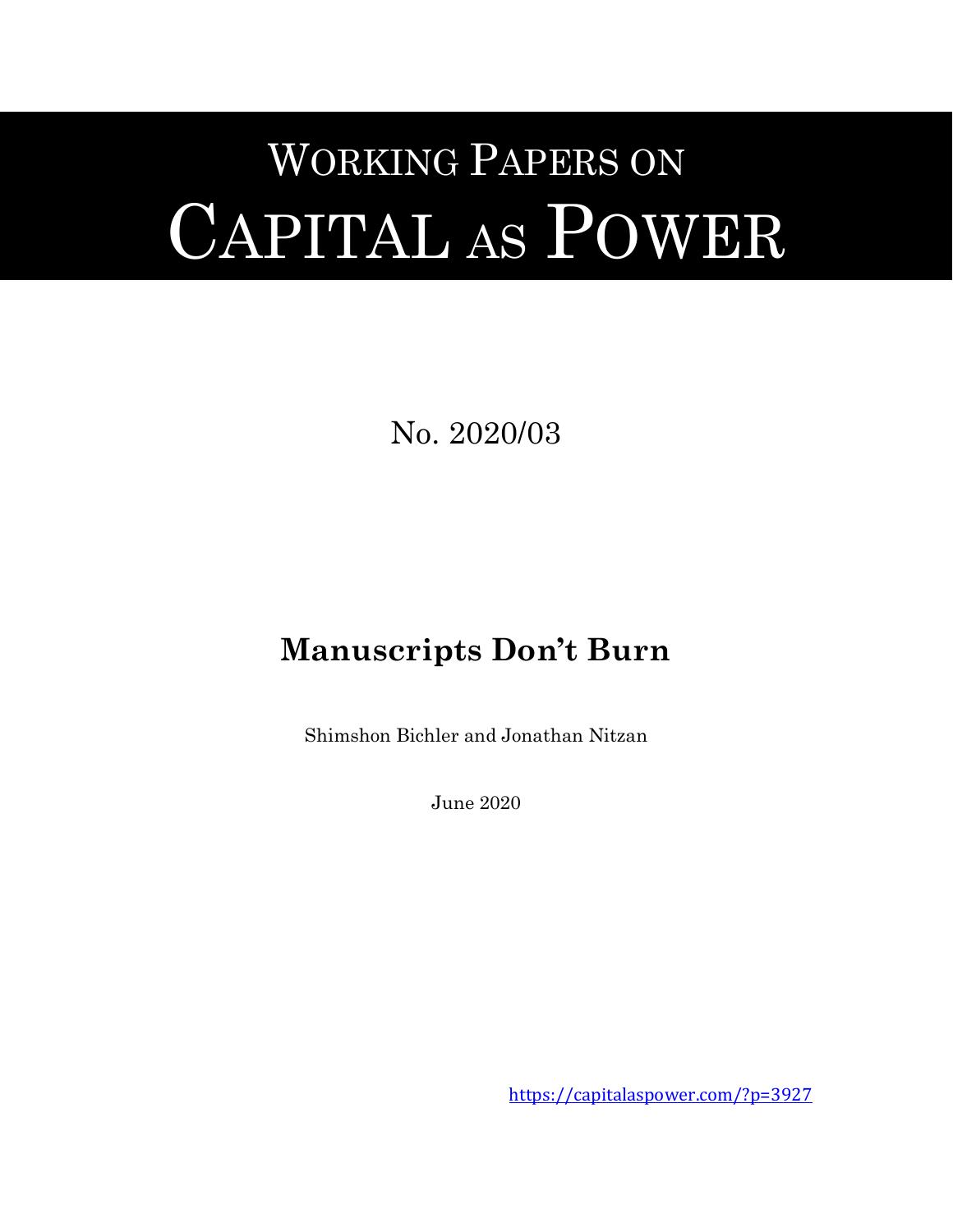## Manuscripts Don't Burn

### Shimshon Bichler and Jonathan Nitzan<sup>1</sup>

Jerusalem and Montreal June 2020

### ∣⊚⊙⊛⊜∣

### [bnarchives.net](http://bnarchives.net/) / [Creative Commons \(CC BY-NC-ND 4.0\)](https://creativecommons.org/licenses/by-nc-nd/4.0/)

### 1. Flat Reality

*The French Revolution changed the world. In the new order, the masters no longer need Monsieur Fouche and the thought police. They don't need guillotines to clip brains and scissors to censor pamphlets. They don't need strategic-studies institutes to manage oppression and navigate conflict. Instead, they prefer to subsidize 'cultural pluralism' and 'critical studies', support centres for democracy and privatization, and promote civil-society networks and global NGOs. They are no longer afraid of words. Or so we are told. . . .*

This paragraph opened our paper ['Flat Reality'](http://bnarchives.yorku.ca/173/) [\(Bichler and Nitzan 2005\)](#page-11-0), a short Hebrew tale of a botched review article, commissioned and rejected by the *Journal of Cold War Studies*.

The affair started in 2003, when the journal invited us to review Avi Ben-Bassat's edited volume, *The Israeli Economy, 1985-1998. From Government Intervention To Market Economics* [\(2002\)](#page-11-1). Ben-Bassat, an economics professor and former research director at the Bank of Israel, assembled a collection of conventional economics articles, all adhering in one way or another to the ruling neoclassical dogma. And the book's title tells you all you need to know about its content: a subsidized hymn to the victory of 'capitalism' over 'socialism'.

The invitation was puzzling primarily because our own book on Israel –*[The Global Political](http://bnarchives.yorku.ca/8/)  [Economy of Israel](http://bnarchives.yorku.ca/8/)* [\(Nitzan and Bichler 2002\)](#page-12-0) – debunked pretty much everything the Ben-Basset volume took for granted. It showed the neoclassical dogma's deep-seated servitude to the Israeli ruling class and the power it imposes on the underlying population, including the occupation of the Palestinians; it demonstrated its anti-scientific rituals and religion-like ability to substitute fiction for reality; and it offered a new alternative – a radical, non-Marxist and nonliberal approach called 'Capital as Power' (CasP) – with which we rewrote the history of Israel and the ways in which it related to the political economy of the Middle East and the world more broadly.

<sup>1</sup> Our title is borrowed from Professor Woland, the Devil in Bulgakov's *The Master and Margarita* [\(1995\)](#page-11-2). Shimshon Bichler and Jonathan Nitzan teach political economy at colleges and universities in Israel and Canada, respectively. All of their publications are available for free on *The Bichler & Nitzan Archives* [\(http://bnarchives.net\)](http://bnarchives.net/). Work on this paper was partly supported by the SSHRC.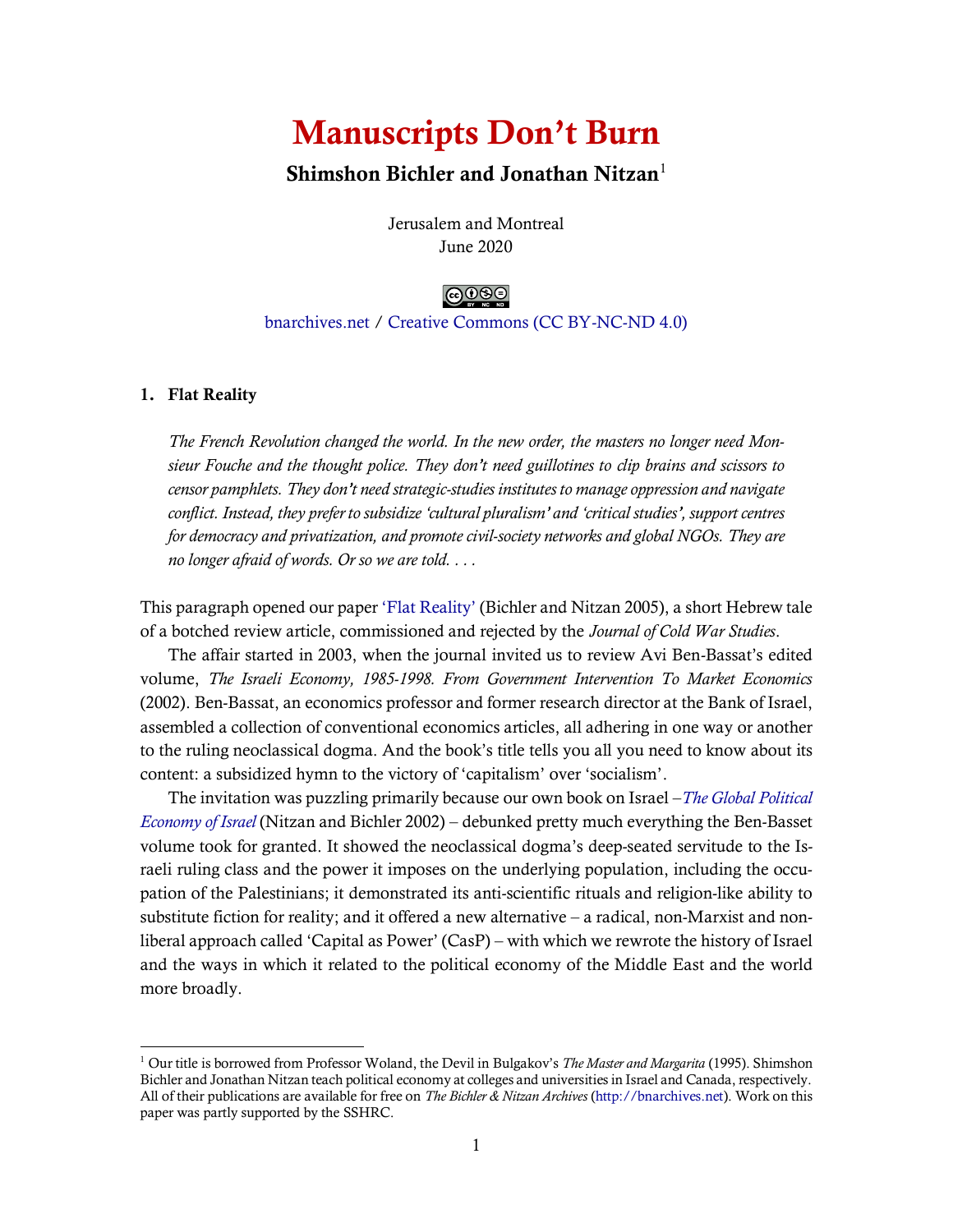Now, conservative journals rarely seek non-aligned radicals to demolish mainstream books – let alone obscure writers whose own books were yet to be reviewed. This was surely a mistake, but in order to be certain we decided to ask (emphasis added):

| August 19, 2003                                                                                                                                   |
|---------------------------------------------------------------------------------------------------------------------------------------------------|
| Dear Ken Monahan:                                                                                                                                 |
| Thank you kindly for your request. A point of clarification: does this invitation imply that you<br>are committed to publishing the review as is? |
| Looking forward,                                                                                                                                  |
| Jonathan                                                                                                                                          |

Truth be told, we expected a retraction. Reading our query, a good editorial assistant would have checked our work, realized it was totally unfit and replied that refereed journals cannot pre-commit. But not this journal. Instead of retracting, it committed, *in writing* (emphasis added):

| August 20, 2003                                                                                                                                                                         |
|-----------------------------------------------------------------------------------------------------------------------------------------------------------------------------------------|
| Dear Professor Nitzan,                                                                                                                                                                  |
| The review will be published as is, aside from minor stylistic editing. You'll receive page proofs<br>before the review is published, and will be given the chance to make any changes. |
| Are you interested in reviewing the book? If so, let me know your postal address and we'll get it<br>out in today's mail.                                                               |
| Best wishes,                                                                                                                                                                            |
| Chitra Ramalingam                                                                                                                                                                       |
| <b>Editorial Assistant</b>                                                                                                                                                              |
| Journal of Cold War Studies                                                                                                                                                             |

David Hume was dead on: although water at sea level always boils at 100 degrees Celsius, there is nothing in our science to tell us it will do so again the next time we try. And the same was true here: conservative journals reject out-of-the-loop radicals as a matter of course, yet the *Journal of Cold War Studies* broke the mould. It committed to publishing our work as is.

We felt a bit dizzy. Maybe there was some truth to the relentless slogans of 'liberalization' and the 'end of history'. Maybe the end of the Cold War had made capitalists more tolerant and their journals more receptive. Maybe it was our *own* prejudice that blinded us, so completely, to the new neoliberal openness.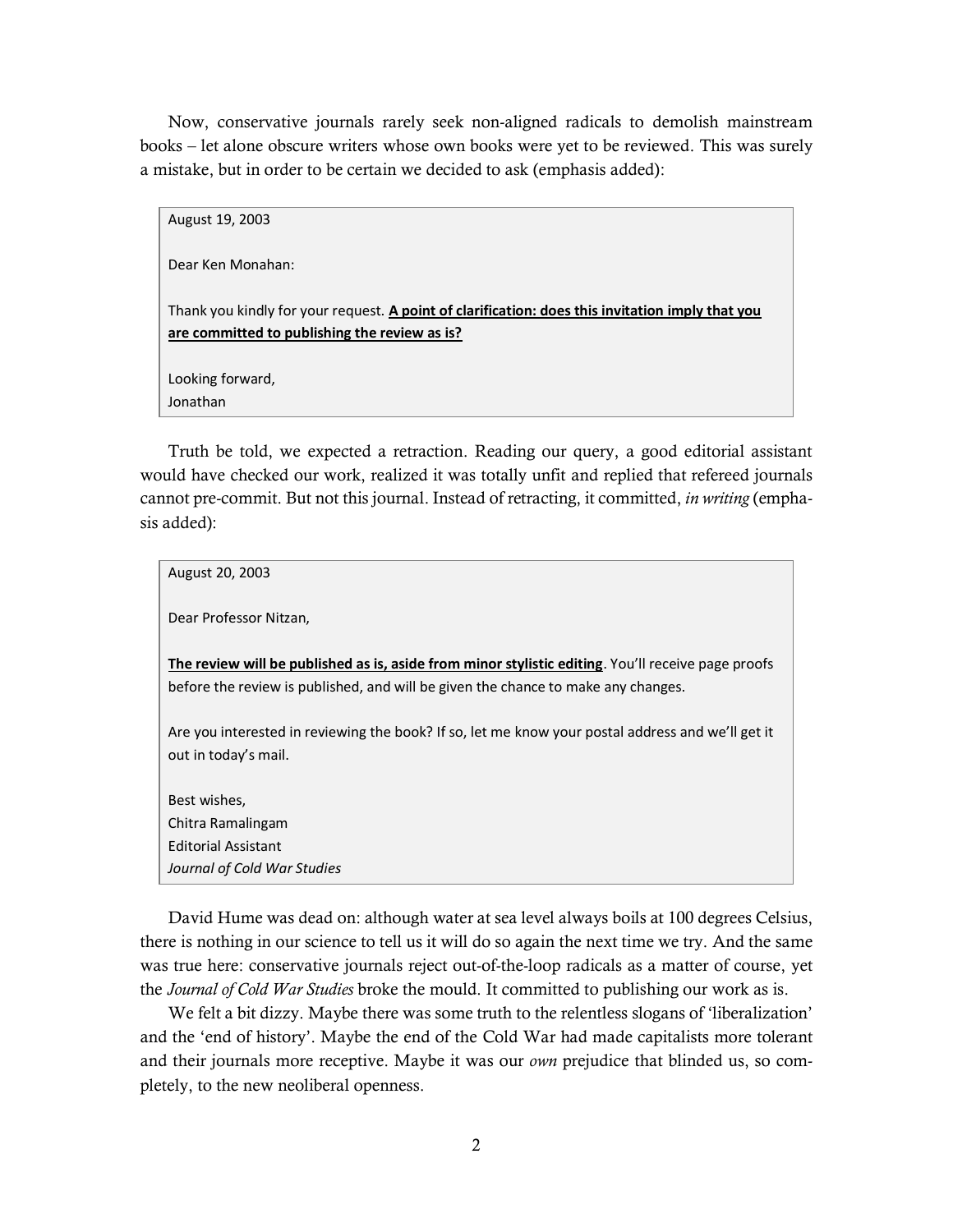But new world orders aside, we still had a problem: the Ben-Bassat collection was unreviewable. Its articles were typical 'professional literature' – dry, boring, full of banalities and neoclassical irrefutability. They read more like recycled advertisements than novel, vibrant science. Having mulled it over, we decided that instead of dissecting the volume piece by piece we should explain how books like that get written in the first place. In early 2004, we submitted the full review with the following clarification (emphasis added):

January 29, 2004

Dear Ken Monahan:

First, let me apologize for the long delay in submitting the review and for not having contacted you earlier. There were many unexpected hurdles which prevented timely completion. But the review is finally written, jointly by Shimshon Bichler and myself, and is enclosed below.

**The review is roughly 1800 words. The significance of this book lies in the historical context in which it emerged, and it was impossible to explain this historical context in a very brief paper. I believe you'll agree with this assessment after reading it.**

Best, Jonathan

The editor's office replied, immediately, with forward-looking liberal enthusiasm (emphasis added):

### January 29, 2004 Dear Professors Nitzan and Bichler, Thank you for sending along your review. **We appreciate the time and care you put into it, and will be in touch with page proofs at a time closer to publication.** All the best, Philip Redko Editorial Assistant *Journal of Cold War Studies*

And it also gave us the specific where-and-when details (emphasis added):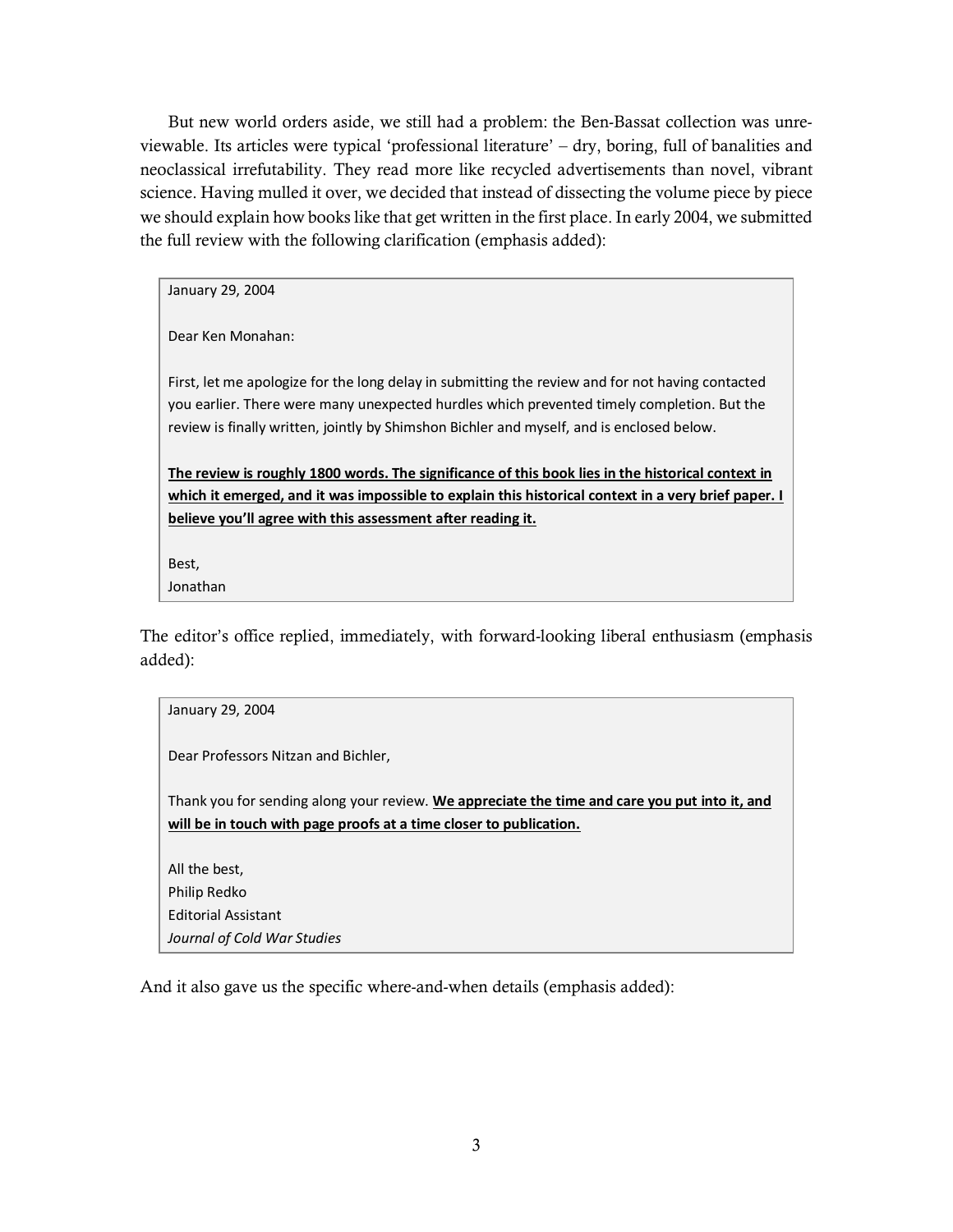| January 29, 2004                                                  |
|-------------------------------------------------------------------|
| Dear Professor Nitzan,                                            |
| Your review will most likely appear in Vol. 6, No. 4 (Fall 2004). |
| Best,                                                             |
| Philip Redko                                                      |
| <b>Editorial Assistant</b>                                        |
| Journal of Cold War Studies                                       |

The ride felt smooth and comfortable, as if we were travelling with the neoliberal messiah. But when the Fall issue came out, our review wasn't in it. For its part, the journal remained reassuring. There was absolutely no reason to worry (emphasis added):

There was also an added explanation: the delay was merely a technical matter of over-congestion (emphasis added):

| November 18, 2004                                                                                |
|--------------------------------------------------------------------------------------------------|
| Dear Professor Nitzan,                                                                           |
|                                                                                                  |
| We could only include fourteen reviews in the Fall issue because of page limitations, so ten had |
| to be postponed. I apologize for the delay.                                                      |
| Sincerely,                                                                                       |
|                                                                                                  |
| Philip Redko                                                                                     |
| <b>Editorial Assistant</b>                                                                       |
| Journal of Cold War Studies                                                                      |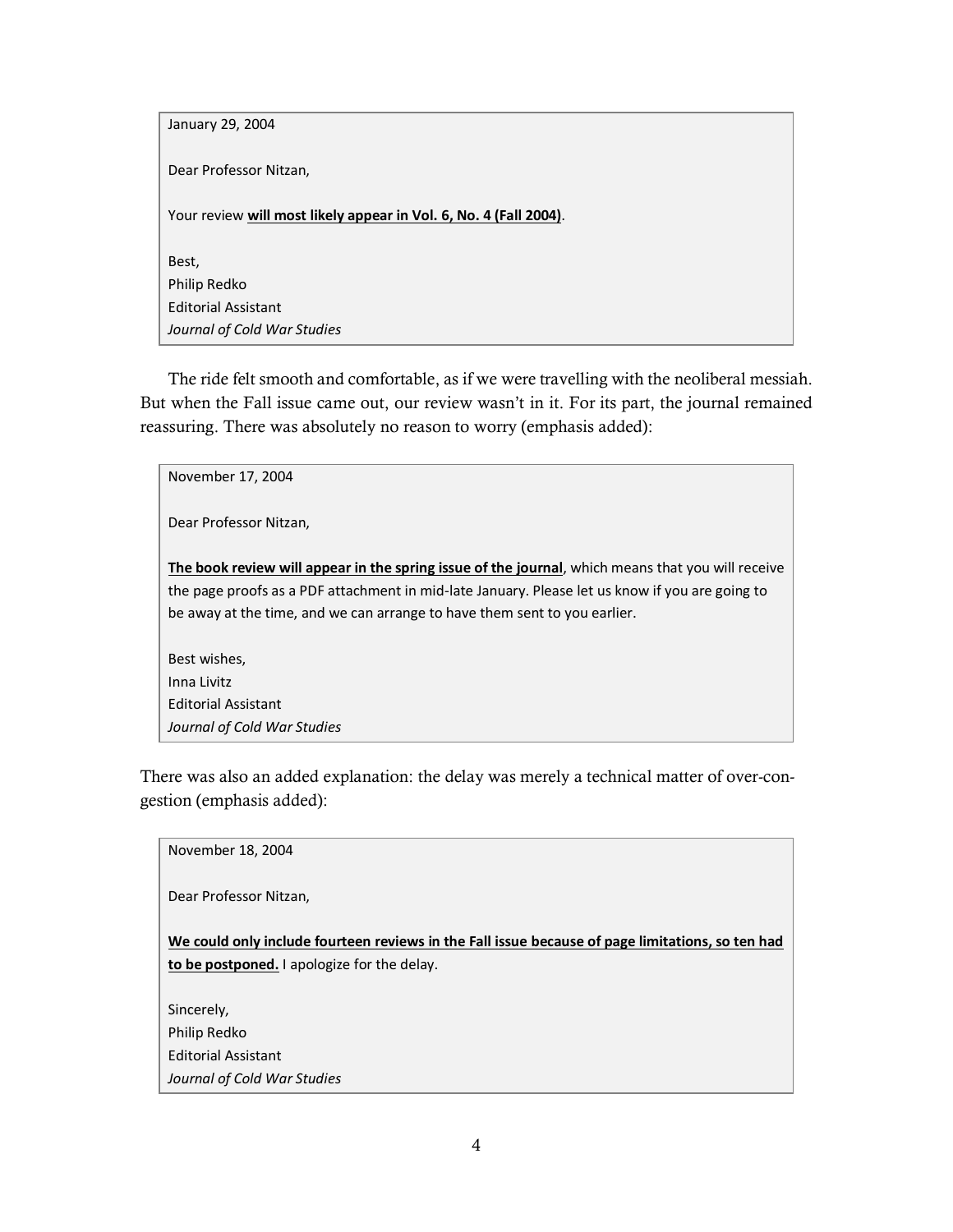So we waited a few more months, only to realize that, for some reason – exogenous, no doubt – the supply and demand for articles were again 'distorted', and that our review had been postponed once again (emphasis added):

February 17, 2005 Dear Professor Nitzan, **We are having a special issue in the spring, so your review will appear in the Summer 2005 issue**. The issue is going to press this week, and **you will receive page proofs in mid-April**. Best, Philip Redko Editorial Assistant *Journal of Cold War Studies*

At this point, we started to doubt our newly found belief in neoliberal publishing. The journal insisted it wanted to print our piece, but judging by its inaction it seemed keen on killing it.

The Editor in Chief, Mark Kramer, was flabbergasted. Our insinuations, he insisted, were completely misplaced. There was no censorship in his journal. Full stop. The real culprit wasn't him. It was MIT Press. The cost-conscious publishing house overcharged for excess pages, and in so doing threw the market off balance and burdened his journal with ridiculous backlogs and undue delays (emphasis added):

### February 23, 2005

**The delay with your book review has absolutely nothing to do with censorship. I haven't even seen your review, and I have no intention of censoring it irrespective of what it says.** Our contractual obligations with MIT Press impose severe page limits on us (limits that I despise but have to live with), so that means that we have often had to defer book reviews. I don't like doing this at all, but it costs \$31/page whenever we exceed the limit, so I don't have much choice. The deferral of book reviews has caused us to develop a large backlog of book reviews, and delays of over a year are unfortunately now the norm. To remedy this problem, we're probably soon going to shift to a different publisher that will not be so obsessed with page limits, but until we switch, we have to live by MIT Press's rules. **I fully understand your frustration, but let me emphasize again that the delay has absolutely nothing to do with censorship.**

Mark Kramer

To be honest, we have heard smarter excuses from liberal censors. So we pushed a bit further (emphasis added):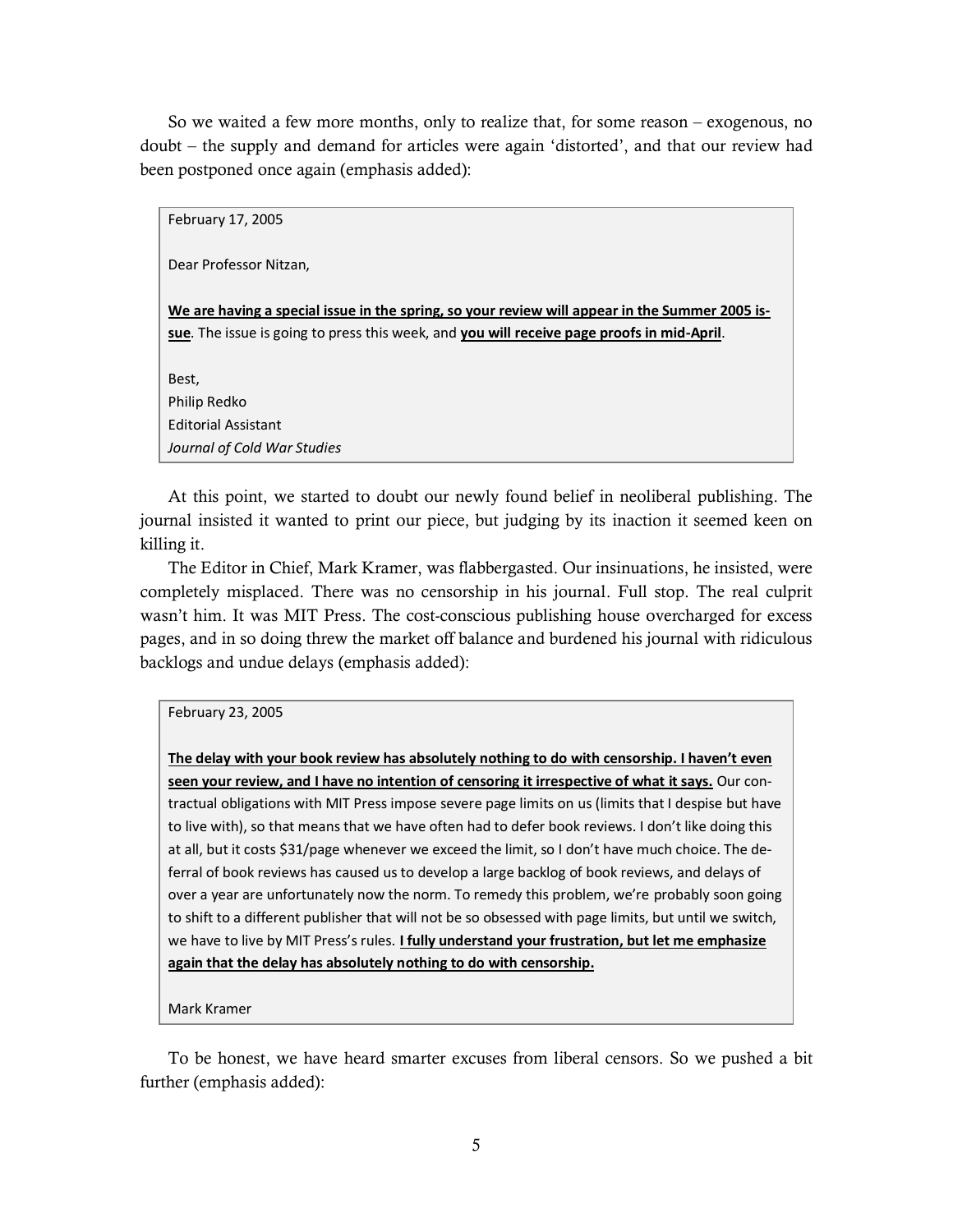April 10, 2005

Dear Phillip,

Could you kindly confirm that the proofs of our paper will be sent to this email **within the next week or so** [\(nitzan@yorku.ca\)](mailto:nitzan@yorku.ca)?

Best wishes, Jonathan Nitzan

And that extra push was enough. The editors lost their composure and pulled out the scissors. As it turned out, they weren't going to publish our review after all (emphasis added):

| April 12, 2005                                                                                        |
|-------------------------------------------------------------------------------------------------------|
| Dear Professor Nitzan,                                                                                |
| We were going to include your review in the summer 2005 issue of the JCWS, but when we took           |
| another look at it recently, it struck us that your piece was simply much too long for a regular      |
| <b>book review.</b> If you can cut your review to the length specified in our original request (about |
| 800-1000 words, give or take a hundred), we can include it in the fall 2005 issue. Alternatively,     |
| you could convert it into a review essay, but that would entail adding references and backing up      |
| the claims you make. In addition, we would have to send it out for external evaluation, which         |
| does not guarantee acceptance. On our part, we would much prefer that you simply cut the re-          |
| view, but of course it's up to you. Please let me know what you think.                                |
|                                                                                                       |
| Sincerely,                                                                                            |
|                                                                                                       |
| Philip Redko                                                                                          |
| <b>Editorial Assistant</b>                                                                            |
| Journal of Cold War Studies                                                                           |

We got it. There is a post-critical space of multidimensional uniqueness and interlaced specificities manifested in the cultural-racist consciousness of friendly-hostile human beings, a space created and recreated by an endless collage of scholarly journals and books that publish an ever-growing number of highly creative articles and manuscripts. But it seems that the greater the diversity of this space and the more colourful its deconstructions, the simpler and flatter the reality it seeks to hide.

### 2. Marxist Encounters

Bulgakov insists that manuscripts don't burn – but, as Jack London reminds us in *The Iron Heel* [\(1907\)](#page-11-3), we have no idea how many get suppressed.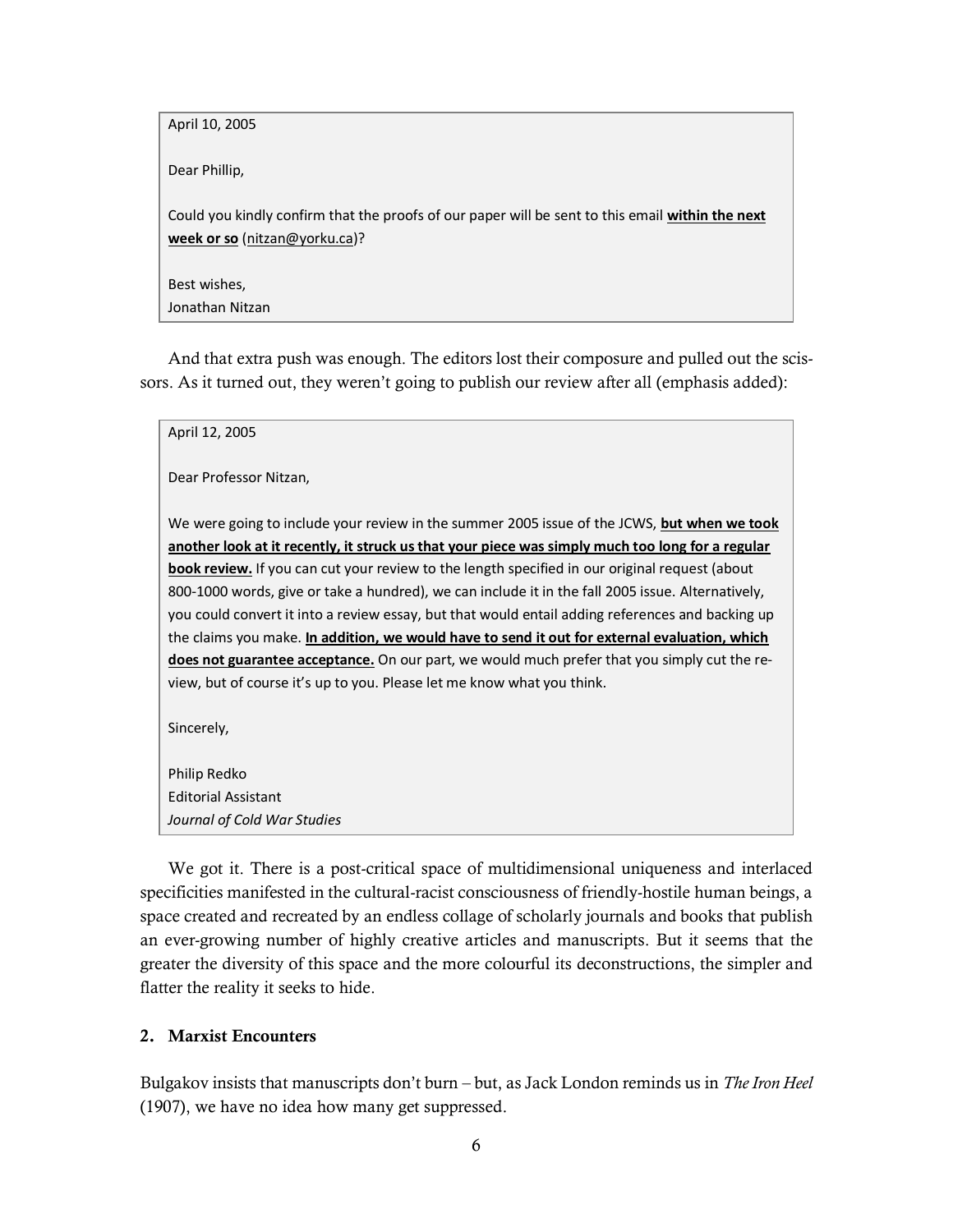There was, of course, an easy way out. It was succinctly summarized for us in a precious historical moment, when a recently-ordained Doctor of Economic Science, attending the 1997 American Economic Association Meeting in New Orleans, informed his adulating friends: 'There is no such thing as an unpublished paper: you start with the top journal and then work your way down until your article gets accepted'. We almost envied his insight.

Our own path took us sideways, or rather upward, to the Marxists. We submitted the rejected review to *Science & Society*, where it got published as ['The Rockefeller Boys'](http://bnarchives.yorku.ca/228/) [\(Bichler](#page-11-4)  [and Nitzan 2007\)](#page-11-4). We should perhaps note here that, unlike his hands-off Cold War counterpart, *Science & Society*'s Editor, David Laibman, was well aware that we were critical of Marx's labour theory of value and its broader implications – yet he remained tolerant and forthcoming. And that wasn't the first time.

Back in 1993, one of us (Bichler) had been invited by Asher Arian to contribute a chapter to an edited SUNY Press book on the Israeli elections. The invited piece dealt with Israel's 'political business cycle' – particularly the political-business underpinnings of the 1977 rise of the Likud bloc and the radical right and the 1992 attempt to reinstate Rabin's Labour Party and the 'ancient regime'. The article was reviewed, accepted, proof-edited and ready for the printer – yet it never got published. One of SUNY's trustees got a hold of the preprint and presented its editor with an ultimatum: get rid of Bichler's 'vulgar Marxian' chapter or the entire volume would be cancelled. Arian complied in a jiffy. Bichler's chapter was excised, the trustee withdrew his ultimatum and the bleached volume sailed safely to the printer.

The orphaned paper was sent to *Science & Society*, accompanied by a simple request: kindly make sure that the referees are neither Israeli nor pro-Zionist. And it worked. The non-aligned reviewers found the article neither vulgar nor Marxist – in fact, they didn't even think it was particularly radical. But they thought it made an original point and agreed to publish it [\(Bichler](#page-11-5)  [1994-1995\)](#page-11-5).

During the 1990s and early 2000s, we had pretty good relationships with Marxist writers and editors, particularly those of the older, pre-postist generation. The *Review of Radical Political Economics*, for example, published our article ['Military Spending and Differential Accumula](http://bnarchives.yorku.ca/12/)[tion: A New Approach to the Political Economy of Armament](http://bnarchives.yorku.ca/12/) – The Case of Israel' [\(Bichler](#page-11-6)  [and Nitzan 1996\)](#page-11-6). The paper showed the growing bifurcation between the country's dominant capital groups and the small-business sector that surrounded it. And it further demonstrated – for the first time as far as we know – that the differential profits of dominant capital were positively and tightly correlated with the country's increasing military bias and rising military spending.

The *Review of Radical Political Economics* wasn't our first choice, though. Initially, we submitted our article to mainstream journals such as the *American Sociological Review* and the *Cambridge Journal of Economics*, but it was repeatedly rejected, often with open disdain (note that, back then, most observers equated Israel's high military spending with its 'heightened security needs' and thought that connecting these expenditures with the differential profits of dominant capital was bizarre, if not utterly nonsensical). The specific reasons for rejection are too embarrassing to requote here, but one does merit a mention. A learned reader scolded us for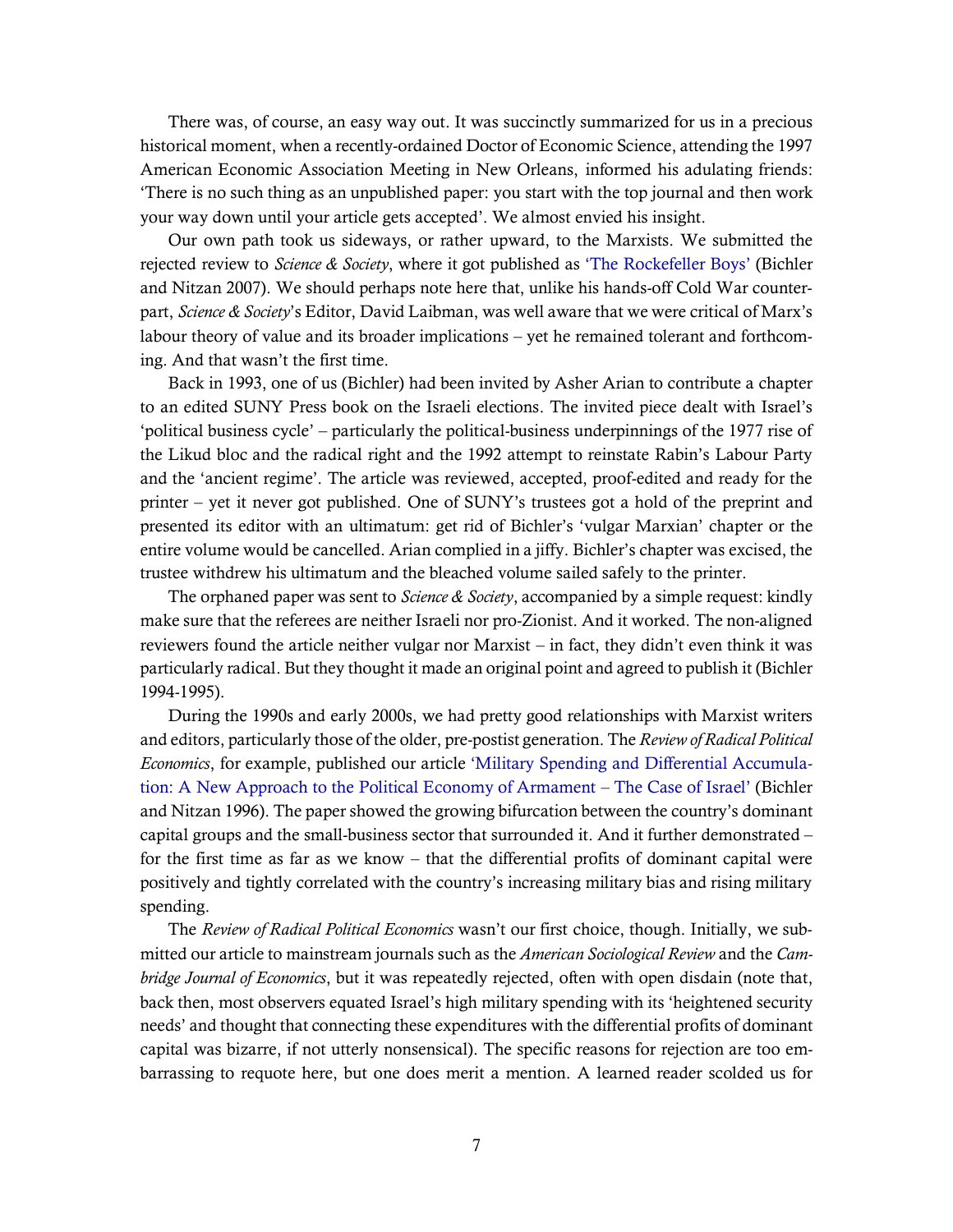ignoring the innovative empirical work of Michael Shalev – failing to realize that Shalev's main thesis and empirics relied on our own work. . . .

The *Review of Radical Political Economics* also published our comparative study ['Going](http://bnarchives.yorku.ca/4/)  [Global: Differential Accumulation and the Great U-](http://bnarchives.yorku.ca/4/)turn in South Africa and Israel' [\(Nitzan](#page-11-7)  [and Bichler 2001\)](#page-11-7). The paper developed our non-Marxist, CasP approach to explain the apparent movement of both countries from closed, militarized regimes to a less confrontational global order. Surprisingly – and in our view to their great credit – the editors did not seek to clip our theoretical ambitions. On the contrary – they encouraged us to develop them further, even at the cost of trimming the paper's concrete historical argument. For a journal that struggled for years to emphasize and develop Marxist research, this encouragement struck us as a model of scientific integrity. And it wasn't alone. Other Marxist journals, such as *Capital & Class*, were also willing to advance our work [\(Nitzan and Bichler 1996\)](#page-11-8).

### 3. The Rift

But as the 2000s progressed, our relationship with Marxists cooled off. Many of them started to see our CasP approach as a potential foe to both classical Marxism and its many 'neo' extensions. The rift was further deepened by our studies of U.S. involvement in Middle East Energy Conflicts (our term), and of global accumulation more broadly, research that contested conventional Marxist notions of neo-imperialism (for example, [Bichler and Nitzan 2003b,](#page-11-9) [2004a,](#page-11-10) [2004b,](#page-11-11) [2012;](#page-11-12) [Nitzan and Bichler 2006\)](#page-12-1).

And so rejections started to mount. *Le Monde*, for example, agreed to publish our short conference article titled ['The End of](http://bnarchives.yorku.ca/102/) Neoliberalism?' [\(Bichler and Nitzan 2003a\)](#page-11-13) – but quickly reneged once its Editor in Chief, Serge Marti, got to read the actual text. Similarly, *Alternatives Internationales* commissioned a French version of our ['War Profits, Peace Dividends and the](http://bnarchives.yorku.ca/33/)  Israeli-[Palestinian Conflict'](http://bnarchives.yorku.ca/33/) [\(Bichler and Nitzan 2002\)](#page-11-14) – only to refuse it for being 'too economistic'. That latter paper, re-submitted in English to the *London Review of Books*, was politely turned down by its Editor, Mary-Kay Wilmers, with no reason given. Even the ever-tolerant *Science & Society* rejected an invited article on [Imperialism and Financialism](http://bnarchives.yorku.ca/329/) – later published by the *Journal of Critical Globalization Studies* [\(Bichler and Nitzan 2012\)](#page-11-12) – for being 'too dismissive' of Marxism. (To be fair, the editor later admitted that our submission, once again, 'generated something of a hornet's nest' at the editorial board meeting, with supporters arguing that, given the quality of our work, the journal 'should be able to accept something from these fellows' and detractors resenting our unsubstantiated attempt to 'replace the entire Marxist tradition rather than develop it'.)

The growing hostility also spilled over into conferences. The organizers of 'Marx International IV' Congress, held in 2004 at the Université de Paris-X Nanterre, placed our CasP presentation in one of the conference's plenary sessions. But when we arrived to deliver it we learned that the paper had been demoted to a peripheral panel on Iran and assorted Middle East issues. And the organizers were hardly apologetic. One of them informed us that the relocation, although unfortunate, was necessary to appease the meeting's financial backer, a distinguished Canadian professor who demanded that we be so removed.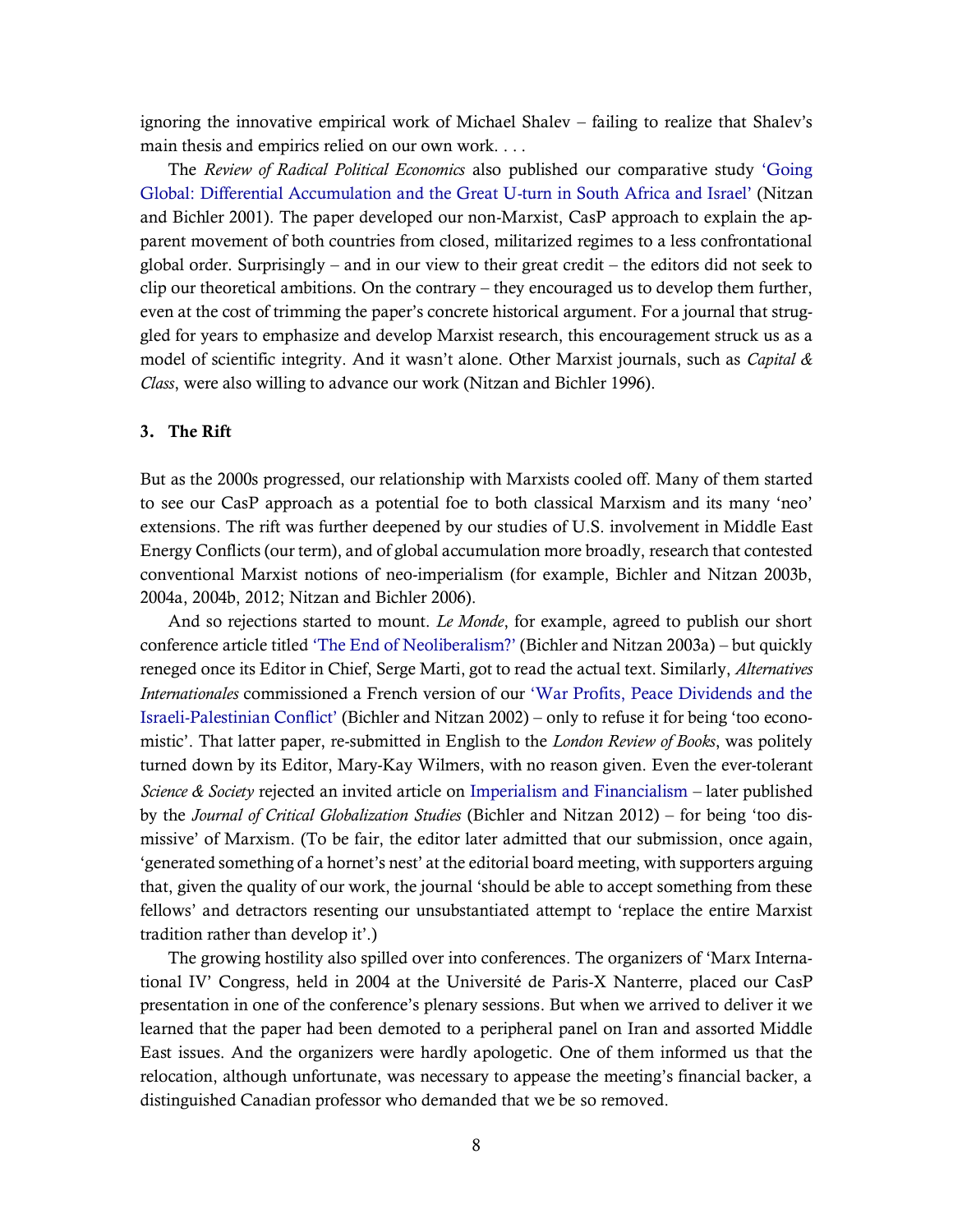A year earlier, in 2003, we presented our CasP approach to a plenary session at the 'Global Regulation' conference at the University of Sussex. One of the organizers attacked us, quite openly, not for the things we said, but for those we didn't. Standing up and waving his hands, he suggested/demanded that we spend less time critiquing Marxism and more on 'building bridges'. At York University, where one of us (Nitzan) teaches and where we hold our international CasP conferences, the situation is even worse. The conferences, which present new and often path-breaking CasP research and critiques from around the world, are routinely boycotted by the university's Marxist faculty.

Granted, much of this clash has to do with the scientific substance of CasP. Nobody, Marxists included, likes being systematically critiqued, let alone supplanted by a new approach. But it seems to us that some of the enmity has to do with the shifting nature of Marxist scholarship as such. With the spread of postism, Marxist editors have grown less tolerant than their predecessors and are often openly hostile to scientific research altogether. If true, this process bodes ill for the future of this once-innovative science.

### 4. A Whiff of Plagiarism

And there is another, darker side to this trajectory. Postists love academic fashion, disdain novelty and dismiss science. And since according to many (post-)Marxists there is nothing new under the eternal sun of Marx, Engels and Lenin, we shouldn't be surprised to see plagiarism rampant.

The *Retort* group of Berkeley, California, for example, published a brilliant Verso book on the oil wars of the Middle East [\(Retort 2005\)](#page-12-2) along with a detailed summary in the prestigious *London Review of Books* (Boal *et al.* [2005\)](#page-11-15). Both works marshalled an impressive array of novel theoretical claims and empirical findings – most of which were taken, freely and without attribution, from the works of Bichler and Nitzan.

Our response article, ['The Scientist and the Church'](http://bnarchives.yorku.ca/185/) [\(Nitzan and Bichler 2005\)](#page-12-3), exposed Retort's systemic theft as well as the broader anti-scientific context that made such theft possible to start with. *The London Review of Books*, of course, refused to publish it, offering instead that we write a 1000-word 'letter to the editor'. Verso didn't even bother answering. And Retort? Under pressure from us, the University of California, Berkeley, struck and investigative committee that found Retort guilty of scientific dishonesty. But that was it. The honourable committee didn't think its conclusion merited publication. Instead, its report was safely locked in the offenders' personal files for five short years and then permanently purged, to a deep sigh of relief from the offenders and their employer. It's a telling story because Retort's was neither our first nor our last brush with plagiarists. There have been many more, from respectable faculty to PhD students – but that's a subject for another paper.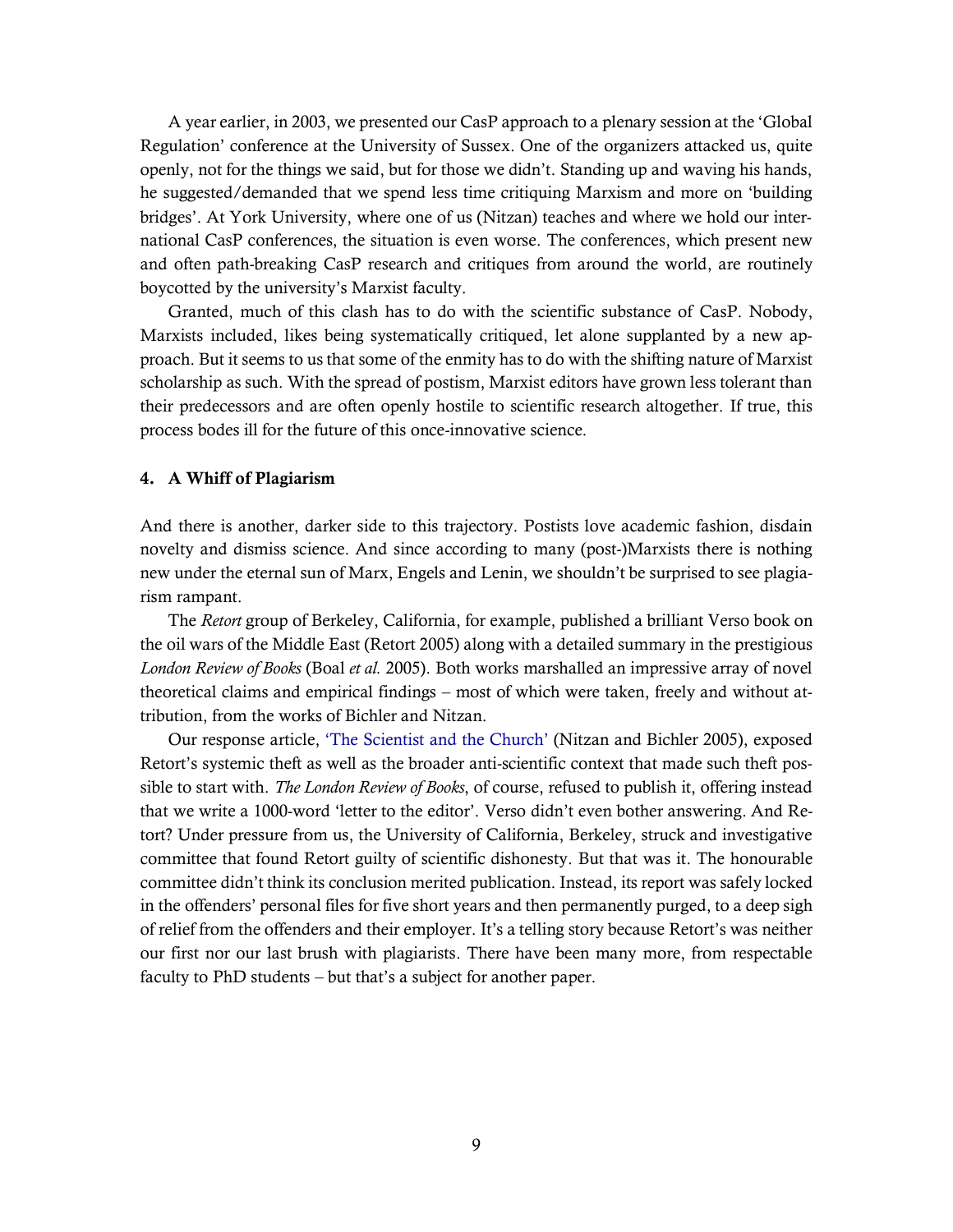### 5. Happy Endings, False Restarts

There have also been happy endings, though. In 2016, we received a *Rethinking Marxism* invitation to write a paper for [a special issue](https://www.tandfonline.com/toc/rrmx20/30/3?nav=tocList) on Marxist approaches to the Palestinian-Israeli conflict. Given that we haven't researched the subject for many years, we offered, instead, to contextualize it as part of the global political economy of the Middle East and the differential accumulation of dominant capital groups more broadly. We also proposed that the paper be written as a 'biography of research', interlacing our theoretical arguments and empirical findings with the way in which they emerged and evolved. To our surprise, the editors agreed enthusiastically.

Two of the three referees disliked our paper. As usual, the issue was our inappropriate 'tone' (read criticism of Marxism), and the offended referees demanded cuts and revisions. One of them even boasted a special Bichler-and-Nitzan expertise, developed and perfected over the years by reading – and disliking – our publications. We almost felt sorry for the Sisyphean scholar. But the issue editors, Oded Nir and Joel Wainwright, didn't budge. They accepted our rebuttals and published our paper – '[Arms and Oil in the Middle East: A Biography](http://bnarchives.yorku.ca/566/)  [of Research](http://bnarchives.yorku.ca/566/)' – with only minor modifications [\(Bichler and Nitzan 2018\)](#page-11-16).

A short while later, in 2019, we receive another Marxist invitation – this time from the bilingual *Revue de la r*é*gulation*. The journal was preparing a special issue on ['Accumulation](https://journals.openedition.org/regulation/12653)  [and Politics: Approaches and Concepts'](https://journals.openedition.org/regulation/12653) and wanted to interview us on a wide variety of topics. The invite seemed genuine. The special issue's call for papers cited the CasP approach favourably and at some length, and the editors were more than forthcoming. They allowed us to revise the questions if we wanted to and allowed our text to be significantly longer than usual.

Was this the mark of a new beginning? Were younger Marxists growing more self-critical and open to radical alternatives such as CasP? Maybe not – but the invite was simply too tempting to ignore. The *Revue de la r*é*gulation* is the flagship journal of the 'regulation school', a broad attempt to extend Marxist analyses of accumulation beyond the narrow confines of its 'material base'. An interview with this journal would have allowed us to introduce our work to the next generation of Marxists, as well as to situate it in the context of competing approaches. All in all, it seemed worthy of our effort, and we spent several intense months writing it up.

But it was all for naught. As it turned out, the enthusiastic special-issue editors had only 'relative autonomy'. In the 'last instance' – meaning when Bichler and Nitzan dismissed Althusser and brushed off other Marxist luminaries – the Editorial Board felt it had to intervene. The length of the interview – which was pre-agreed on – was suddenly 'excessive' and had to be clipped by two-thirds. The questions and answers had to be made more 'personal'. And most importantly, our proverbial 'tone' had to be made 'fairer' and 'less one-sided'. Even the *Journal of Cold War Studies* could not have delivered such as decisive knockout.

Luckily, though, manuscripts don't burn. ['The Capital As Power Approach: An Invited](http://bnarchives.yorku.ca/640/)then-Rejected [Interview with Shimshon Bichler and Jonathan Nitzan'](http://bnarchives.yorku.ca/640/) is available, free of changes and charges, on our CreativeCommons website [\(Bichler and Nitzan 2020\)](#page-11-17).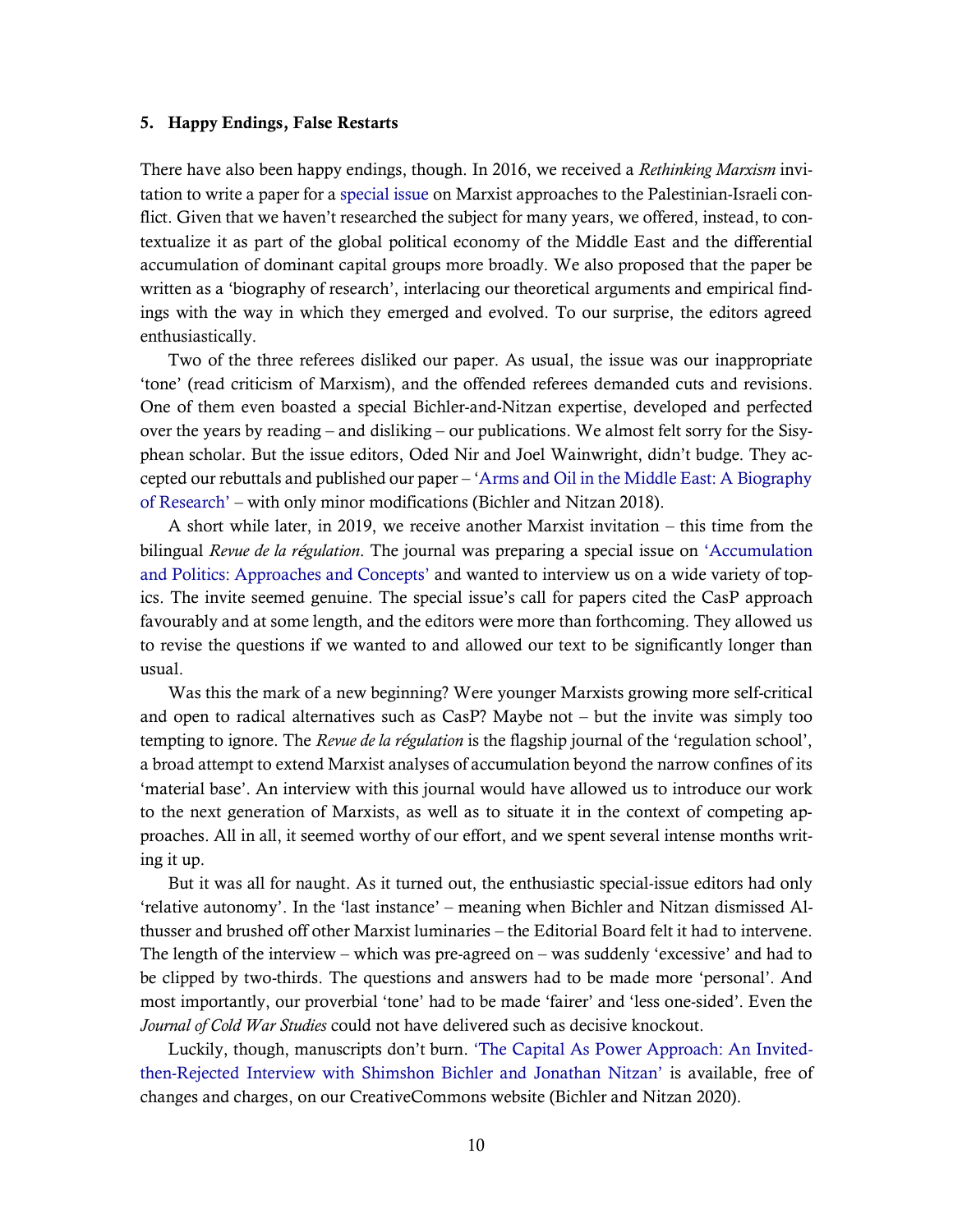### References

- <span id="page-11-1"></span>Ben-Bassat, Avi, ed. 2002. *The Israeli Economy, 1985-1998. From Government Intervention To Market Economics*. Cambridge, Mass, London and Jerusalem: The MIT Press and the Maurice Falk Institute for Economic Research.
- <span id="page-11-5"></span>Bichler, Shimshon. 1994-1995. [Political Power Shifts in Israel, 1977 and 1992: Unsuccessful](http://bnarchives.yorku.ca/122/)  [Electoral Economics or Long Range Realignment?](http://bnarchives.yorku.ca/122/) *Science & Society* 58 (4): 415-439.
- <span id="page-11-6"></span>Bichler, Shimshon, and Jonathan Nitzan. 1996. [Military Spending and Differential](http://bnarchives.yorku.ca/12/)  [Accumulation: A New Approach to the Political Economy of Armament --](http://bnarchives.yorku.ca/12/) The Case of [Israel.](http://bnarchives.yorku.ca/12/) *Review of Radical Political Economics* 28 (1): 51-95.
- <span id="page-11-14"></span>Bichler, Shimshon, and Jonathan Nitzan. 2002. [War Profits, Peace Dividends and the Israeli-](http://bnarchives.yorku.ca/33/)[Palestinian Conflict.](http://bnarchives.yorku.ca/33/) *News From Within* 18 (4, April): 14-19.
- <span id="page-11-13"></span>Bichler, Shimshon, and Jonathan Nitzan. 2003a. [The End of Neoliberalism?](http://bnarchives.yorku.ca/102/) Mimeograph, Jerusalem and Toronto, June, pp. 1-3.
- <span id="page-11-9"></span>Bichler, Shimshon, and Jonathan Nitzan. 2003b. [It's All About Oil.](http://bnarchives.yorku.ca/34/) *Eclipse. The Anti War Review* (15, April/May): 16-19.
- <span id="page-11-10"></span>Bichler, Shimshon, and Jonathan Nitzan. 2004a. [Differential Accumulation and Middle East](http://bnarchives.yorku.ca/17/)  [Wars: Beyond Neo-Liberalism.](http://bnarchives.yorku.ca/17/) In *Global Regulation. Managing Crises After the Imperial Turn*, edited by D. Wigan, L. Assassi and K. van der Pijl. London: Palgrave, pp. 43-60.
- <span id="page-11-11"></span>Bichler, Shimshon, and Jonathan Nitzan. 2004b. [Dominant Capital and the New Wars.](http://bnarchives.yorku.ca/1/) *Journal of World-Systems Research* 10 (2, August): 255-327.
- <span id="page-11-0"></span>Bichler, Shimshon, and Jonathan Nitzan. 2005. [Flat Reality.](http://bnarchives.yorku.ca/173/) Hebrew. Mimeograph, Jerusalem and Montreal, pp. 1-14.
- <span id="page-11-4"></span>Bichler, Shimshon, and Jonathan Nitzan. 2007. [The Rockefeller Boys.](http://bnarchives.yorku.ca/228/) *Science & Society* 71 (2, April): 243-250.
- <span id="page-11-12"></span>Bichler, Shimshon, and Jonathan Nitzan. 2012. [Imperialism and Financialism: The Story of](http://bnarchives.yorku.ca/329/)  [a Nexus.](http://bnarchives.yorku.ca/329/) *Journal of Critical Globalization Studies* (5, January): 42-78.
- <span id="page-11-16"></span>Bichler, Shimshon, and Jonathan Nitzan. 2018. [Arms and Oil in the Middle East: A](http://bnarchives.yorku.ca/566/)  [Biography of Research.](http://bnarchives.yorku.ca/566/) *Rethinking Marxism* 30 (3): 418-440.
- <span id="page-11-17"></span>Bichler, Shimshon, and Jonathan Nitzan. 2020. [The Capital as Power Approach. An Invited](http://bnarchives.yorku.ca/640/)[then-Rejected Interview with Shimshon Bichler and Jonathan Nitzan.](http://bnarchives.yorku.ca/640/) *Working Papers on Capital as Power* (2020/02, June): 1-58.
- <span id="page-11-15"></span>Boal, Iain, T. J. Clark, Joseph Matthews, and Michael Watts. 2005. [Blood for Oil?](http://bnarchives.yorku.ca/168/) *London Review of Books*, April 21.
- <span id="page-11-2"></span>Bulgakov, Mikhail Afanasevich. 1995. *The Master & Margarita*. Annotations & Afterward by Ellendea Proffer. Translated by D. B. K. T. O'Connor*.* Dana Point, CA: Ardis.
- <span id="page-11-3"></span>London, Jack. 1907. [1957]. *The Iron Heel.* New York: Hill and Wang.
- <span id="page-11-8"></span>Nitzan, Jonathan, and Shimshon Bichler. 1996. [From War Profits to Peace Dividends: The](http://bnarchives.yorku.ca/6/)  [New Political Economy of Israel.](http://bnarchives.yorku.ca/6/) *Capital & Class* 60: 61-94.
- <span id="page-11-7"></span>Nitzan, Jonathan, and Shimshon Bichler. 2001. [Going Global: Differential Accumulation and](http://bnarchives.yorku.ca/4/)  [the Great U-turn in South](http://bnarchives.yorku.ca/4/) Africa and Israel. *Review of Radical Political Economics* 33: 21-55.